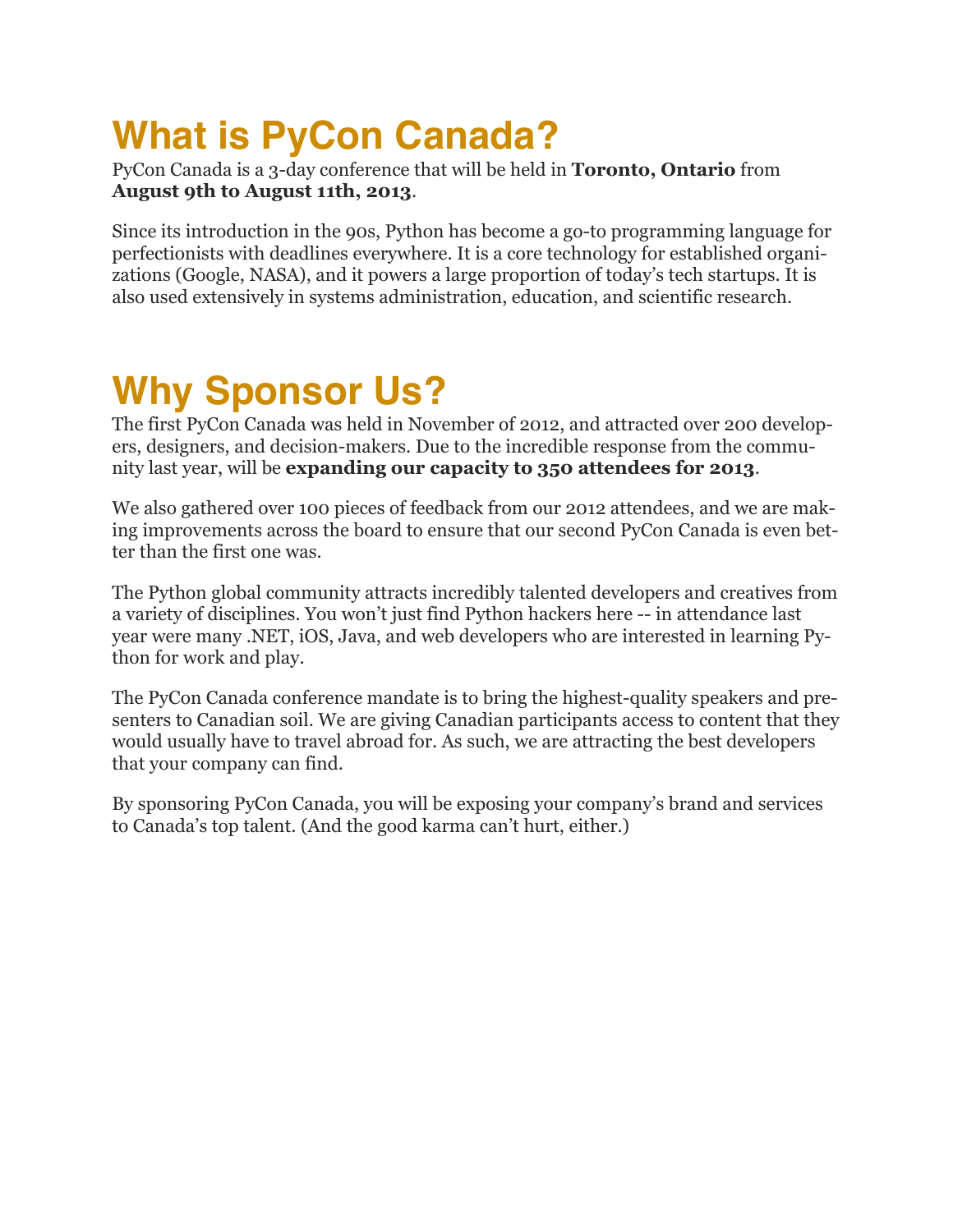# **Sponsorship Levels**

There are four sponsorship levels for PyCon Canada. See the following table for a comparison of what you give and get at each contribution level:

|                                                                          | <b>DIAMOND</b> | <b>GOLD</b> | <b>SILVER</b>  | <b>BRONZE</b>  |
|--------------------------------------------------------------------------|----------------|-------------|----------------|----------------|
| # available                                                              | 1              | 3           | $\overline{5}$ | $\infty$       |
| <b>Your contribution</b>                                                 | \$15,000       | \$8,000     | \$5,000        | \$1,000        |
| Logo and company description<br>on website front page                    |                |             |                |                |
| Mentions in social media and<br>outgoing marketing material              |                |             |                |                |
| Ad size in print program                                                 | Large          | Medium      | Small          | N <sub>0</sub> |
| Booth size in exhibitor hall                                             | Large          | Medium      | Small          | N <sub>0</sub> |
| # Conference passes (including<br>exhibit staff)                         | 5              | 3           | $\mathbf{2}$   | $\mathbf{1}$   |
| Logo in weekly newsletter                                                |                |             |                |                |
| Access to voluntary email ad-<br>dress contributions from at-<br>tendees |                |             |                |                |
| Thanks in post-conference<br>press release                               |                |             |                |                |
| Spotlight article on PyCon.ca<br>website                                 |                |             |                |                |
| Mention by MC at kickoff and<br>close                                    |                |             |                |                |
| Banner on mainstage                                                      |                |             |                |                |
| Post-event email to all at-<br>tendees (250 word max)                    |                |             |                |                |
| Logo on talk videos (archived<br>at pyvideo.org)                         | Large          | Small       | N <sub>0</sub> | N <sub>0</sub> |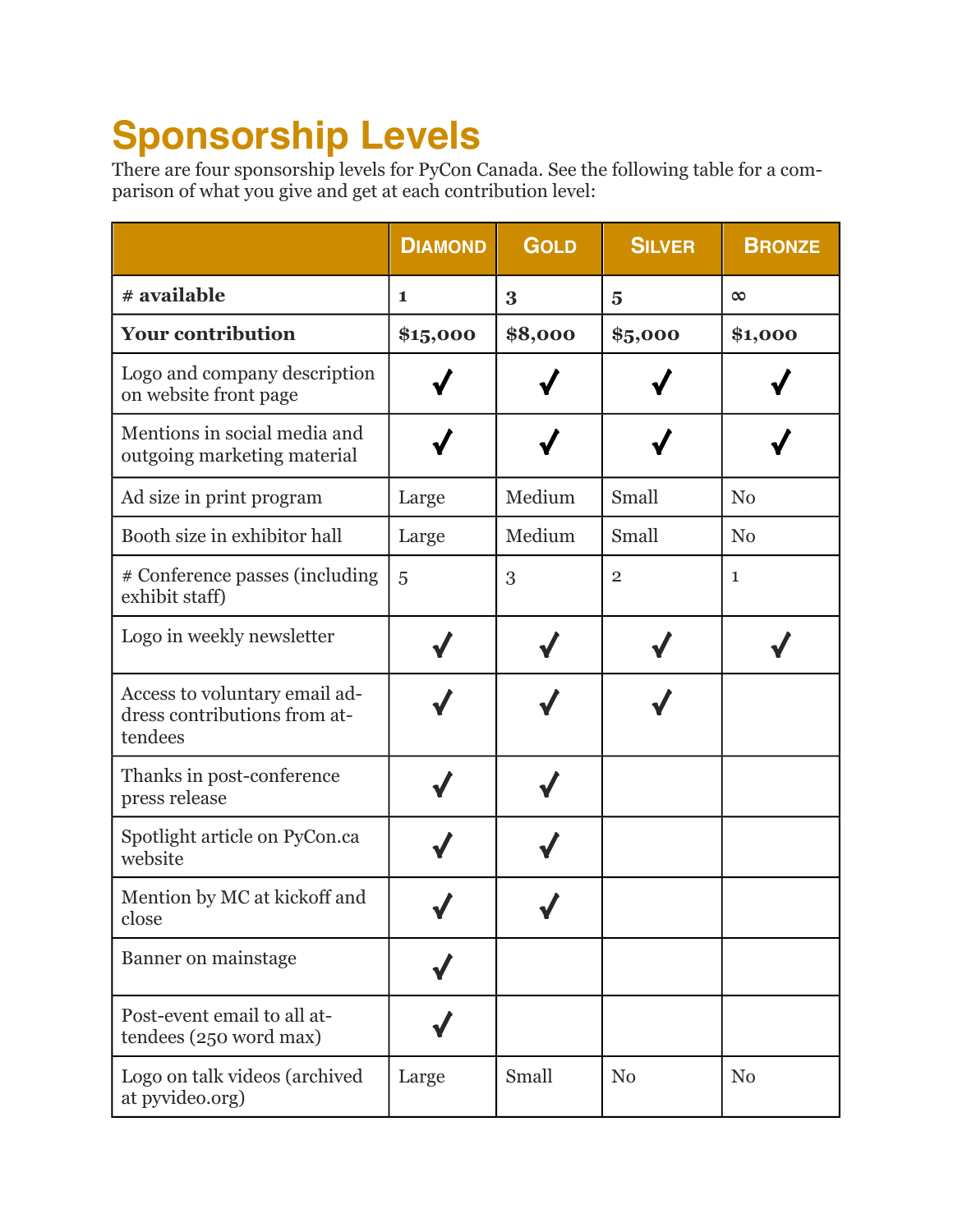# **Additional Packages**

In addition to the main sponsorship levels described in the table above, there are also standalone packages that can be purchased either on their own or in addition to a core sponsorship package.

# **WORKSHOP:**

**Contribution required:** \$1,500

### **Number available:** 4

### **Benefits:**

- A 1.5 hour tutorial/workshop to teach a group of up to 30 attendees how to use your product or service
- Logo and company description on PyCon Canada website front page
- Announcement of sponsorship in outgoing marketing material and social media

# **PARTY:**

### **Contribution required:** \$3,000

### **Number available:** 1

### **Benefits:**

- Your company hosts the PyCon Canada pre-party at the conferene venue on the evening of Friday, August 9th.
- Banners, branding and giveaways at the party
- Logo and company description on PyCon Canada website front page
- Announcement of sponsorship in outgoing marketing material and social media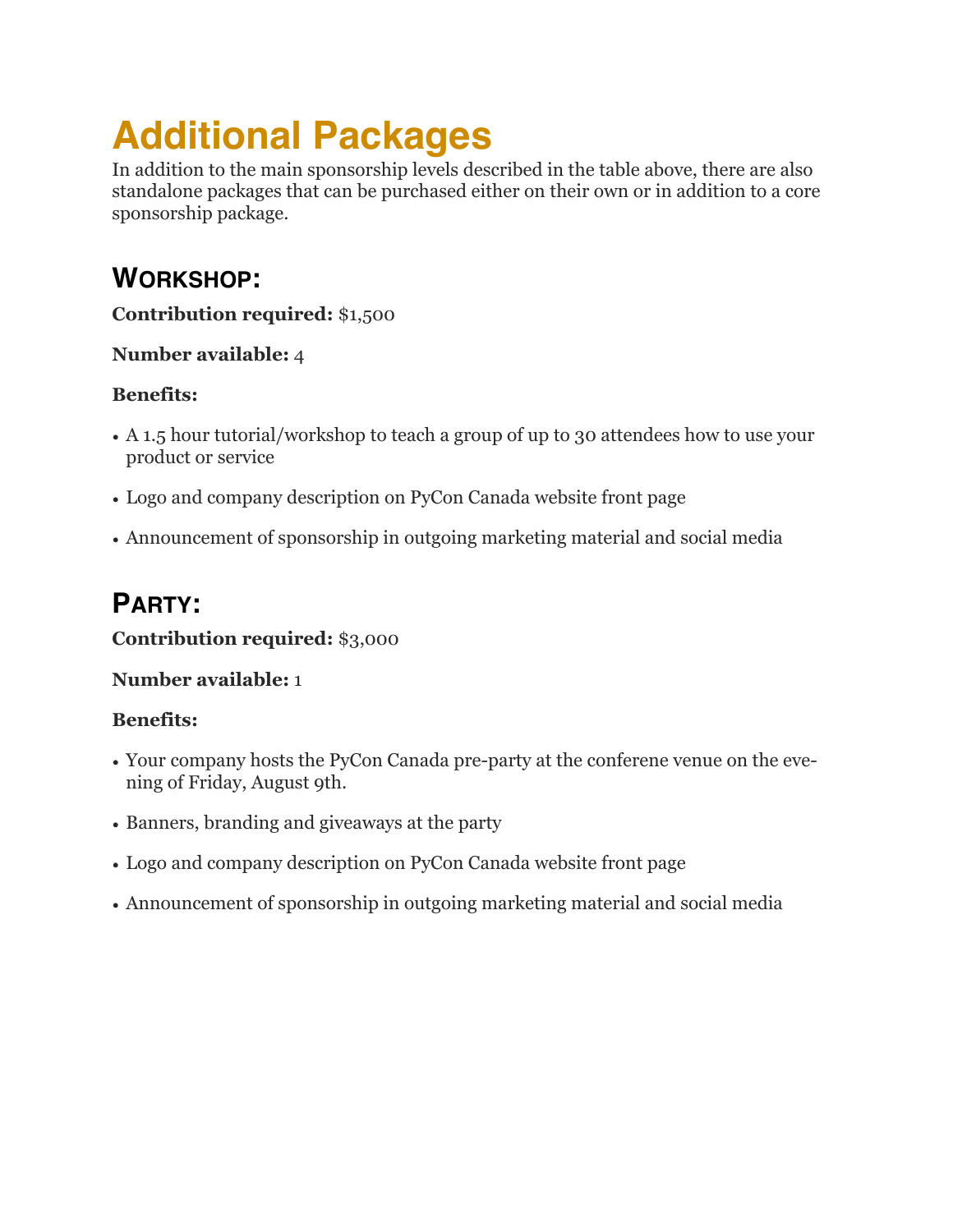# **SPRINTS:**

**Contribution required:** \$2,000

## **Number available:** 2

## **Benefits:**

- Banners and branding in sprints venue
- Logo and company description on PyCon Canada website front page
- Announcement of sponsorship in outgoing marketing material and social media

# **TRAVEL:**

## **Contribution required:** \$3,000

## **Number available:** 2

## **Benefits:**

- Logo and company description on PyCon Canada website front page
- Announcement of sponsorship in outgoing marketing material and social media
- One company representative is given the opportunity to introduce a keynote speaker (roughly 2 minutes)
- The PyCon Canada board will thank your company for funding the travel costs of one of our keynotes during opening and closing ceremonies

# **LANYARD:**

### **Contribution required:** \$1,500

### **Number available:** 1

## **Benefits:**

- Logo and company description on PyCon Canada website front page
- Announcement of sponsorship in outgoing marketing material and social media
- Sponsor logo on lanyards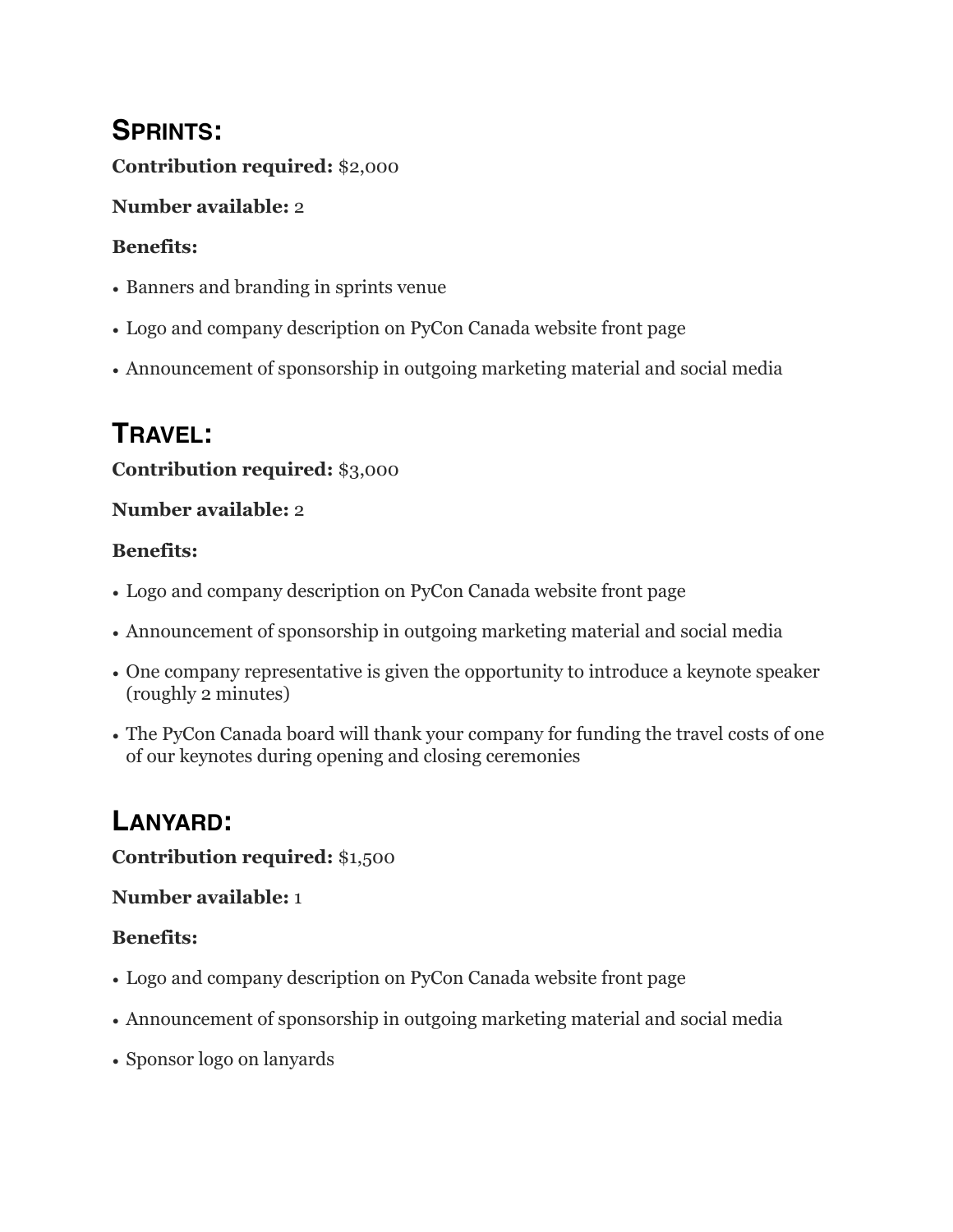## **DIVERSITY:**

### **Contribution required:** \$3,000

#### **Number available:** 2

#### **Benefits:**

- Logo and company description on PyCon Canada website front page
- Announcement of sponsorship in outgoing marketing material and social media
- Thank-you at opening ceremonies and closing keynote for enabling attendance of diversity grant recipients
- Contact information of diversity grant recipients who opt-in to sponsor communications

# **CONTRIBUTOR / STARTUP:**

### **Contribution required:** \$500

#### **Number available:** ∞

### **Benefits:**

- Logo on PyCon Canada website front page
- Announcement of sponsorship in outgoing marketing material and social media
- One conference pass.
- These are purchasable directly through the online ticket sales process on the PyCon Canada website -- sponsorship staff will contact you after your purchase to collect logo and company description.